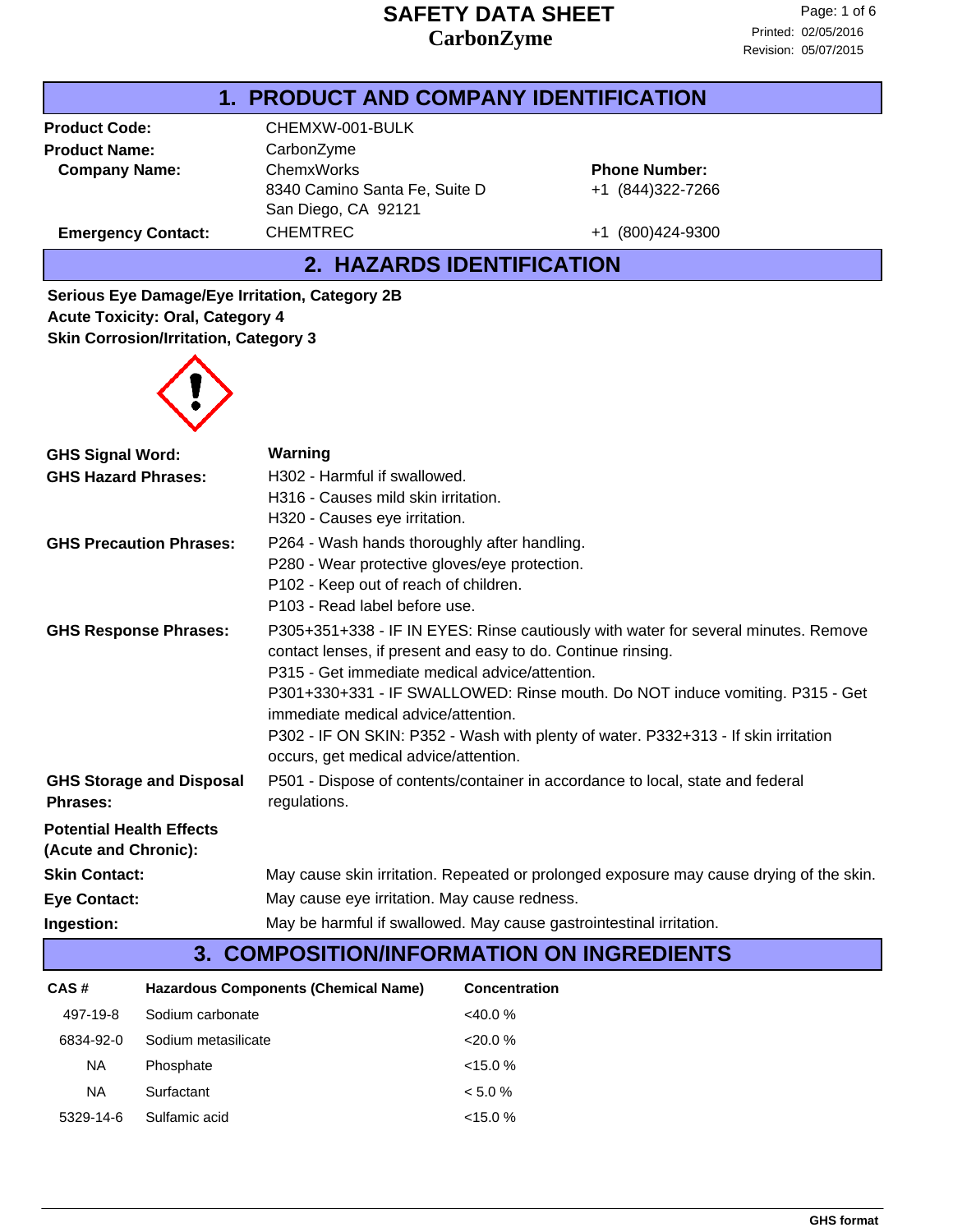**4. FIRST AID MEASURES**

#### **Emergency and First Aid Procedures:** Treat symptomatically and supportively. Show this safety data sheet to the doctor in attendance. **Note to Physician:** Flush eyes with plenty of water for at least 15 minutes, occasionally lifting the upper and lower eyelids. Remove contact lenses, if present and easy to do. Continue rinsing. Get immediate medical advice/attention. **In Case of Eye Contact: In Case of Skin Contact:** Flush skin with plenty of water. If skin irritation occurs, get medical advice/attention. Do NOT induce vomiting. Never give anything by mouth to an unconscious person. Rinse mouth with water. If victim is conscious and alert, give 2-4 cupfuls of water. Get medical attention immediately. **In Case of Ingestion: 5. FIRE FIGHTING MEASURES Flash Pt:** NA As in any fire, wear a self-contained breathing apparatus in pressure-demand, MSHA/NIOSH (approved or equivalent), and full protective gear. **Fire Fighting Instructions:** High temperatures and fire conditions can result in the formation of carbon monoxide and carbon dioxide. **Flammable Properties and Hazards: Autoignition Pt:** NA **Explosive Limits:** LEL: No data. UEL: No data. **Suitable Extinguishing Media:**Use water fog, dry chemical, carbon dioxide, or alcohol-resistant foam. **Hazardous Combustion** No data available. **Products: 6. ACCIDENTAL RELEASE MEASURES** Sweep up, then place into a suitable container for disposal. Avoid contact with eyes, skin, and clothing. Avoid generating dusty conditions. Ensure adequate ventilation. **Steps To Be Taken In Case Material Is Released Or Spilled: Protective Precautions,** Use proper personal protective equipment as indicated in Section 8. **Protective Equipment and Emergency Procedures: Environmental Precautions:** Observe all federal, state, and local environmental regulations. **7. HANDLING AND STORAGE** Do not get in eyes, on skin, or on clothing. Do not ingest or inhale. Use with adequate ventilation. **Precautions To Be Taken in Handling:**

#### Do not store in direct sunlight. Protect containers against damage. Keep container tightly closed in a dry and well-ventilated place. **Precautions To Be Taken in Storing:**

**Other Precautions:** Handle in accordance with good industrial hygiene and safety practice.

#### **8. EXPOSURE CONTROLS/PERSONAL PROTECTION**

| CAS#      | <b>Partial Chemical Name</b> | <b>OSHA TWA</b> | <b>ACGIH TWA</b> | <b>Other Limits</b> |
|-----------|------------------------------|-----------------|------------------|---------------------|
| 497-19-8  | Sodium carbonate             | No data.        | No data.         | No data.            |
| 6834-92-0 | Sodium metasilicate          | No data.        | No data.         | No data.            |
| <b>NA</b> | Phosphate                    | No data.        | No data.         | No data.            |
| <b>NA</b> | Surfactant                   | No data.        | No data.         | No data.            |
| 5329-14-6 | Sulfamic acid                | No data.        | No data.         | No data.            |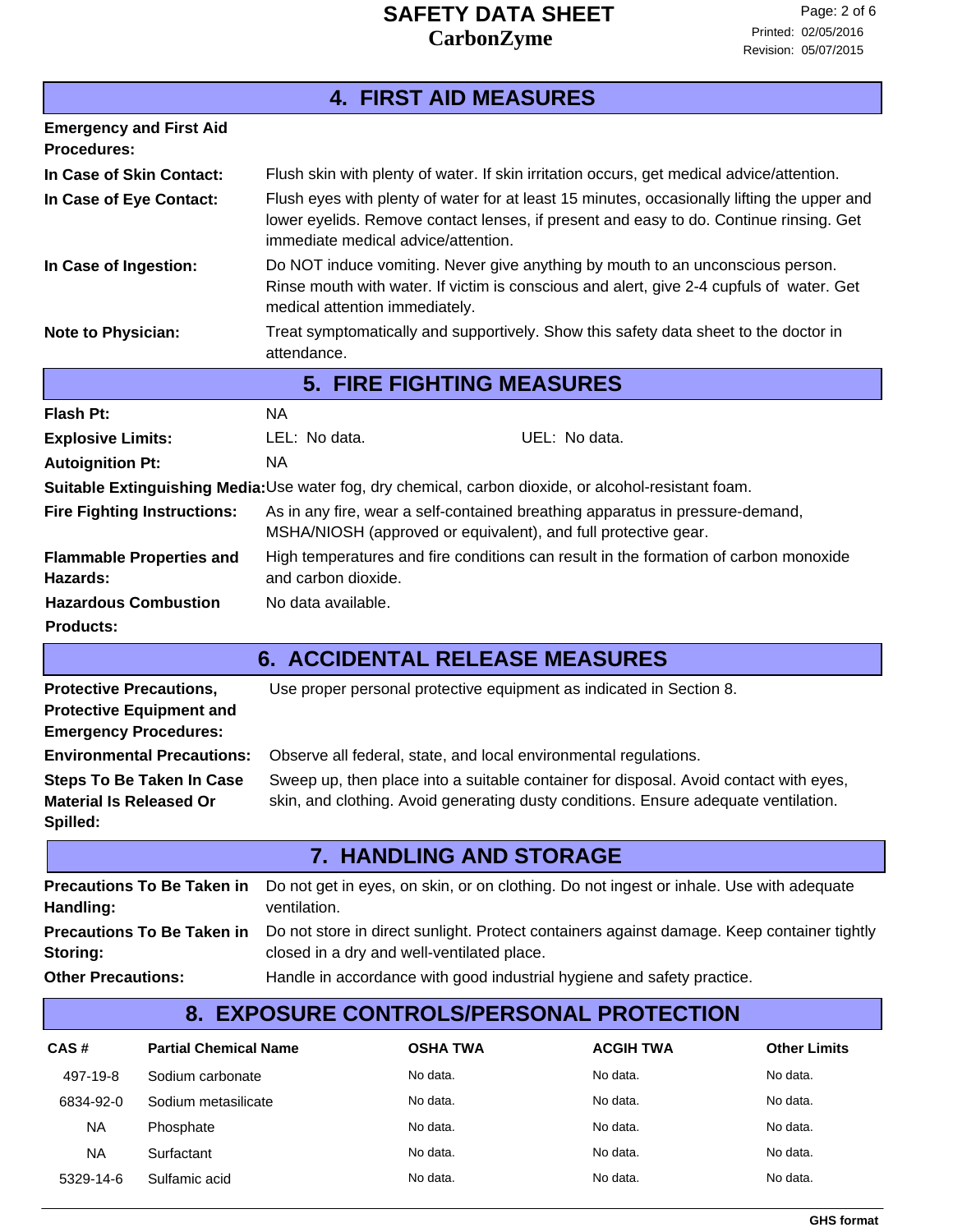|                                                    | 9. PHYSICAL AND CHEMICAL PROPERTIES                                                              |
|----------------------------------------------------|--------------------------------------------------------------------------------------------------|
| <b>Practices:</b>                                  |                                                                                                  |
|                                                    | Work/Hygienic/Maintenance Handle in accordance with good industrial hygiene and safety practice. |
| <b>Engineering Controls</b><br>(Ventilation etc.): | No data available.                                                                               |
| <b>Other Protective Clothing:</b>                  | No data available.                                                                               |
| <b>Protective Gloves:</b>                          | Wear appropriate protective gloves to prevent skin exposure. Rubber or neoprene<br>gloves.       |
| <b>Eye Protection:</b>                             | Safety glasses.                                                                                  |
| <b>Respiratory Equipment</b><br>(Specify Type):    | No special respiratory protection equipment is required with normal use.                         |

| <b>Physical States:</b>              | [X] Liquid<br>「 ]Gas   | [ ] Solid                           |  |
|--------------------------------------|------------------------|-------------------------------------|--|
| <b>Appearance and Odor:</b>          | White.                 |                                     |  |
|                                      | Free flowing granules. |                                     |  |
| pH:                                  | $11 - 12$              |                                     |  |
| <b>Melting Point:</b>                | <b>NA</b>              |                                     |  |
| <b>Boiling Point:</b>                | <b>NA</b>              |                                     |  |
| Flash Pt:                            | <b>NA</b>              |                                     |  |
| <b>Evaporation Rate:</b>             | NA.                    |                                     |  |
| Flammability (solid, gas):           | No data available.     |                                     |  |
| <b>Explosive Limits:</b>             | LEL: No data.          | UEL: No data.                       |  |
| Vapor Pressure (vs. Air or           | <b>NA</b>              |                                     |  |
| $mm Hg$ :                            |                        |                                     |  |
| Vapor Density (vs. $Air = 1$ ):      | NA.                    |                                     |  |
| Specific Gravity (Water = 1):        | No data.               |                                     |  |
| <b>Solubility in Water:</b>          | No data.               |                                     |  |
| <b>Saturated Vapor</b>               | NA                     |                                     |  |
| <b>Concentration:</b>                |                        |                                     |  |
| <b>Octanol/Water Partition</b>       | No data.               |                                     |  |
| <b>Coefficient:</b>                  |                        |                                     |  |
| <b>Autoignition Pt:</b>              | <b>NA</b>              |                                     |  |
| <b>Decomposition Temperature: NA</b> |                        |                                     |  |
| <b>Viscosity:</b>                    | <b>NA</b>              |                                     |  |
|                                      |                        | <b>10. STABILITY AND REACTIVITY</b> |  |
|                                      | $1.12 \times 10^{-4}$  |                                     |  |

| <b>Reactivity:</b>                                                  | High temperatures and fire conditions can result in the formation of carbon monoxide<br>and carbon dioxide. |
|---------------------------------------------------------------------|-------------------------------------------------------------------------------------------------------------|
| Stability:                                                          | Unstable [ ]<br>Stable $[X]$                                                                                |
| <b>Conditions To Avoid -</b><br>Instability:                        | Incompatible materials, High temperatures, Light.                                                           |
| <b>Incompatibility - Materials To Strong acids.</b><br>Avoid:       |                                                                                                             |
| Hazardous Decomposition or No data available.<br><b>Byproducts:</b> |                                                                                                             |
| <b>Possibility of Hazardous</b><br><b>Reactions:</b>                | Will occur [ ]<br>Will not occur $[X]$                                                                      |
| <b>Conditions To Avoid -</b><br><b>Hazardous Reactions:</b>         | No data available.                                                                                          |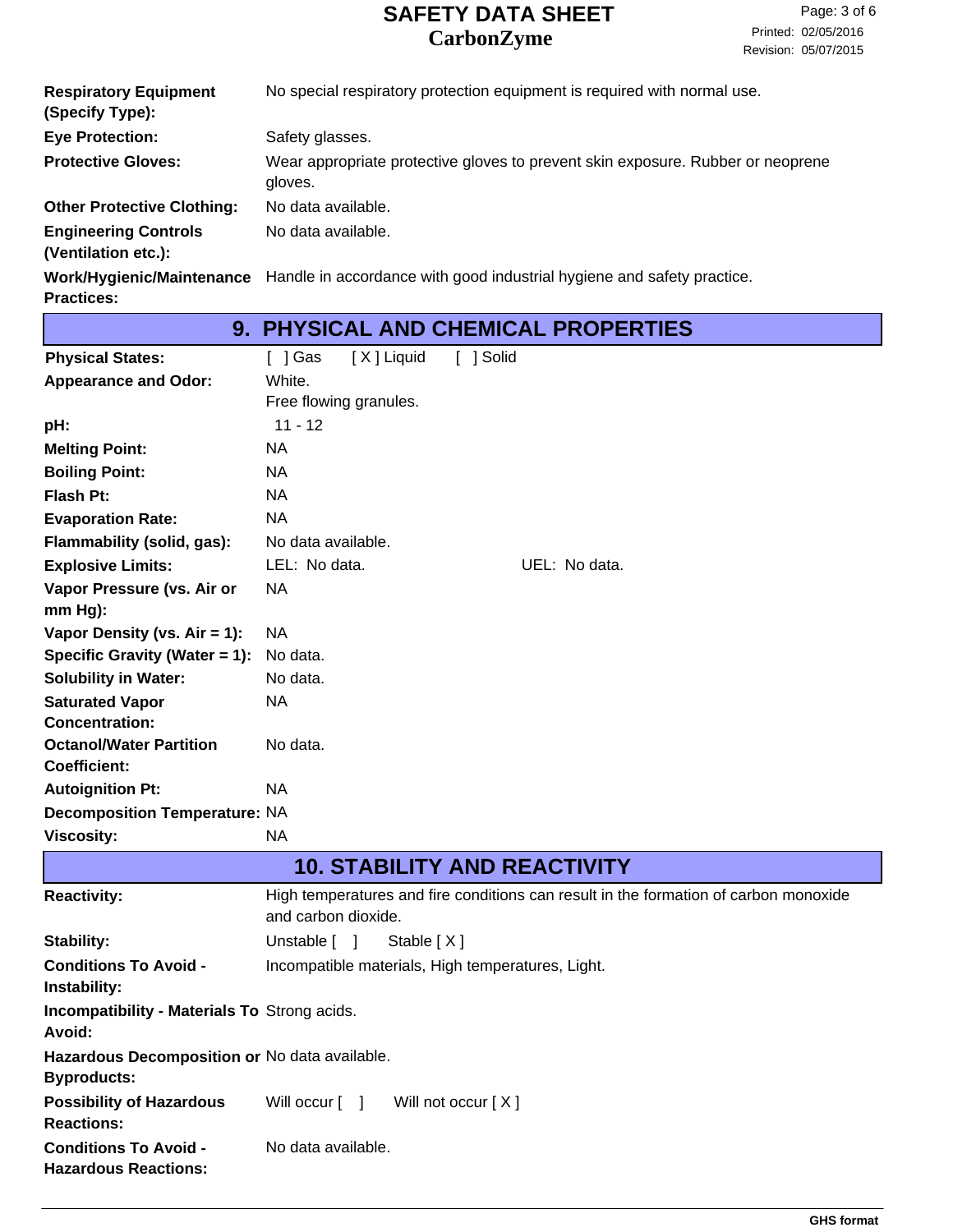|                                   | <b>11. TOXICOLOGICAL INFORMATION</b>                                                                                    |
|-----------------------------------|-------------------------------------------------------------------------------------------------------------------------|
| <b>Toxicological Information:</b> | Epidemiology: No information found.                                                                                     |
|                                   | Teratogenicity: No information available.                                                                               |
|                                   | Reproductive Effects: No information available.                                                                         |
|                                   | Mutagenicity: No information available.                                                                                 |
|                                   | Neurotoxicity: Acute toxicity. No data available.                                                                       |
|                                   | Respiratory or skin sensitization: No information available.                                                            |
| <b>Irritation or Corrosion:</b>   | Other Studies: CAS# 497-19-8:                                                                                           |
|                                   | Acute toxicity, LD50, Oral, Rat, 4090 mg/kg                                                                             |
|                                   | Other Studies: CAS# 497-19-8:                                                                                           |
|                                   | Standard Draize Test, Skin, Species: Rabbit, 500.0 mg, 24H                                                              |
|                                   | Standard Draize Test, Eyes, Species: Rabbit, 100.0 mg, 24H                                                              |
|                                   | Other Studies: CAS# 5329-14-6:                                                                                          |
|                                   | Acute toxicity, LD50, Oral, Rat, 3160 mg/kg                                                                             |
|                                   | Other Studies: CAS# 5329-14-6:                                                                                          |
|                                   | Standard Draize Test, Skin, Species: Rabbit, 500 mg, 24H                                                                |
|                                   | Standard Draize Test, Eyes, Species: Rabbit, 20 mg                                                                      |
|                                   | Other Studies: CAS# 6834-92-0:                                                                                          |
|                                   | Acute toxicity, LD50, Oral, Rat, 1000 mg/kg                                                                             |
|                                   | Other Studies: CAS# 6834-92-0:                                                                                          |
|                                   | Standard Draize Test, Skin, Species: Rabbit, 250.0 mg, 24H                                                              |
| <b>Carcinogenicity/Other</b>      | IARC: No component of this product present at levels greater than or equal to 0.1% is                                   |
| Information:                      | identified as probable, possible or confirmed human carcinogen by IARC.                                                 |
|                                   | ACGIH: No component of this product present at levels greater than or equal to 0.1% is                                  |
|                                   | identified as a carcinogen or potential carcinogen by ACGIH.                                                            |
|                                   | NTP: No component of this product present at levels greater than or equal to 0.1% is                                    |
|                                   | identified as a known or anticipated carcinogen by NTP.                                                                 |
|                                   | OSHA: No component of this product present at levels greater than or equal to 0.1% is                                   |
|                                   | identified as a carcinogen or potential carcinogen by OSHA.                                                             |
| Carcinogenicity:                  | IARC Monographs? No<br>NTP? No<br><b>OSHA Regulated? No</b>                                                             |
|                                   | <b>12. ECOLOGICAL INFORMATION</b>                                                                                       |
| <b>General Ecological</b>         | Environmental: No information available.                                                                                |
| Information:                      | Physical: No information available.                                                                                     |
|                                   |                                                                                                                         |
|                                   |                                                                                                                         |
|                                   | CAS# 6834-92-0: Sodium metasilicate: LC50, Zebra Danio (Danio rerio), 210.0 MG\L,<br>96 H. Result: Loss of equilibrium. |
| <b>Results of PBT and vPvB</b>    | Other Studies: CAS# 497-19-8:                                                                                           |
| assessment:                       | LC50, Water Flea (Daphnia magna), 265,000 ug/L, 48H                                                                     |
|                                   | LC50, Fathead Minnow (Pimephales promelas), 850,000 ug/L, 96H                                                           |
|                                   |                                                                                                                         |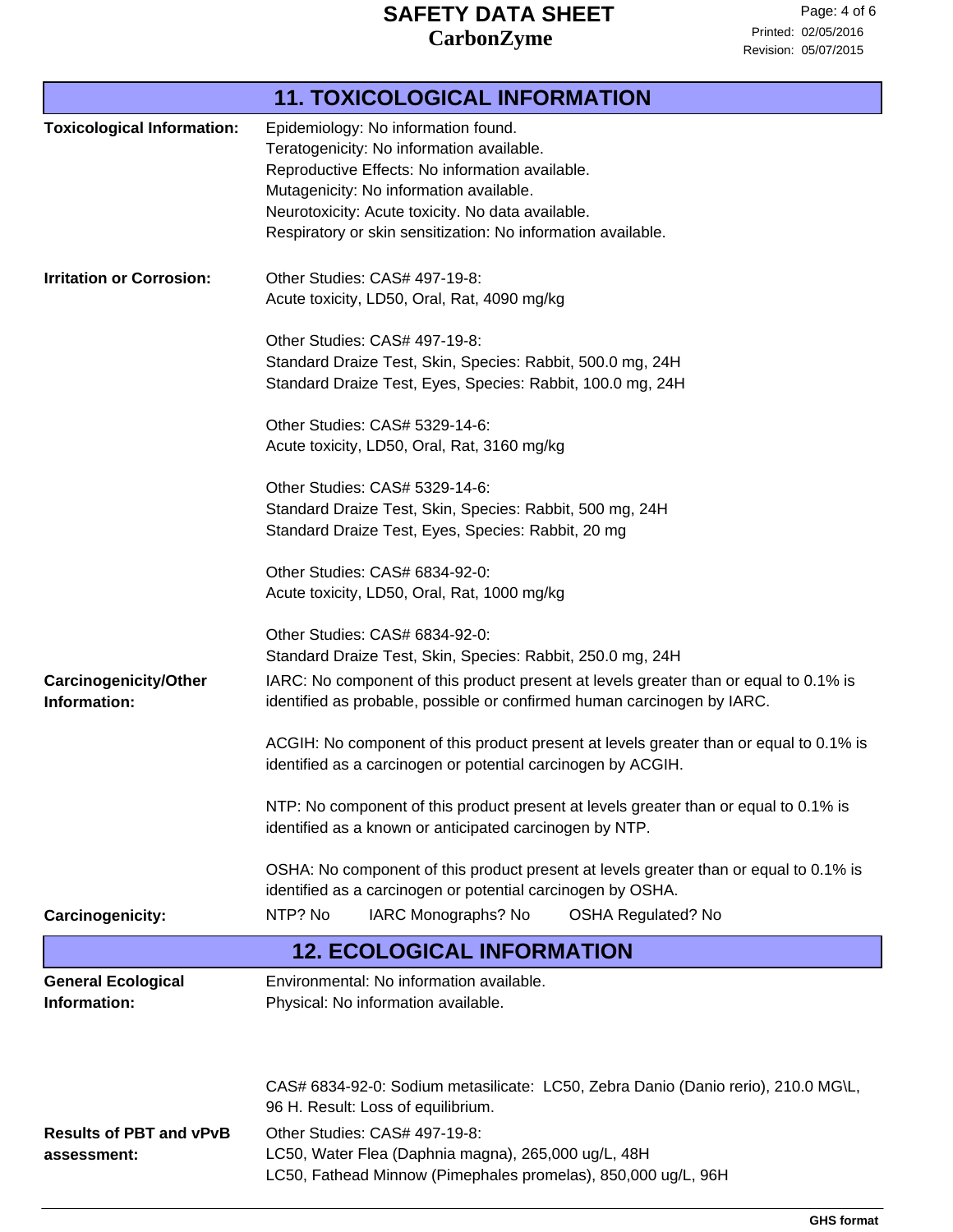LC50, Western Mosquitofish (Gambusia affinis), adult(s), 740000 ug/L, 96H

| <b>Persistence and</b><br>Degradability:<br><b>Mobility in Soil:</b>                                                                                         | <b>Bioaccumulative Potential:</b>       | Other Studies: CAS# 5329-14-6:<br>LC50, Fathead Minnow (Pimephales promelas), 14200 ug/l, 96 H<br>No data available.<br>No data available.<br>No data available.<br><b>13. DISPOSAL CONSIDERATIONS</b>                                                                                                                                                                                                                |                                                                                                                                                                                                                                                                       |                    |    |
|--------------------------------------------------------------------------------------------------------------------------------------------------------------|-----------------------------------------|-----------------------------------------------------------------------------------------------------------------------------------------------------------------------------------------------------------------------------------------------------------------------------------------------------------------------------------------------------------------------------------------------------------------------|-----------------------------------------------------------------------------------------------------------------------------------------------------------------------------------------------------------------------------------------------------------------------|--------------------|----|
| <b>Waste Disposal Method:</b>                                                                                                                                |                                         | Chemical waste generators must determine whether a discarded chemical is classified<br>as a hazardous waste. US EPA guidelines for the classification determination are listed<br>in 40 CFR Parts 261. Additionally, waste generators must consult state and local<br>hazardous waste regulations to ensure complete and accurate classification.<br>Observe all federal, state, and local environmental regulations. |                                                                                                                                                                                                                                                                       |                    |    |
|                                                                                                                                                              |                                         | <b>14. TRANSPORT INFORMATION</b>                                                                                                                                                                                                                                                                                                                                                                                      |                                                                                                                                                                                                                                                                       |                    |    |
|                                                                                                                                                              | <b>LAND TRANSPORT (US DOT):</b>         |                                                                                                                                                                                                                                                                                                                                                                                                                       |                                                                                                                                                                                                                                                                       |                    |    |
| <b>UN/NA Number:</b>                                                                                                                                         | <b>DOT Hazard Class:</b>                | DOT Proper Shipping Name: Not Regulated.                                                                                                                                                                                                                                                                                                                                                                              |                                                                                                                                                                                                                                                                       |                    |    |
|                                                                                                                                                              |                                         | <b>15. REGULATORY INFORMATION</b>                                                                                                                                                                                                                                                                                                                                                                                     |                                                                                                                                                                                                                                                                       |                    |    |
| EPA SARA (Superfund Amendments and Reauthorization Act of 1986) Lists<br>CAS#<br><b>Hazardous Components (Chemical Name)</b><br>497-19-8<br>Sodium carbonate |                                         | S. 302 (EHS)<br>No                                                                                                                                                                                                                                                                                                                                                                                                    | S. 304 RQ<br>No                                                                                                                                                                                                                                                       | S. 313 (TRI)<br>No |    |
| 6834-92-0                                                                                                                                                    | Sodium metasilicate                     |                                                                                                                                                                                                                                                                                                                                                                                                                       | No.                                                                                                                                                                                                                                                                   | No.                | No |
| NA                                                                                                                                                           | Phosphate                               |                                                                                                                                                                                                                                                                                                                                                                                                                       | No                                                                                                                                                                                                                                                                    | No.                | No |
| <b>NA</b>                                                                                                                                                    | Surfactant                              |                                                                                                                                                                                                                                                                                                                                                                                                                       | No.                                                                                                                                                                                                                                                                   | No.                | No |
| 5329-14-6                                                                                                                                                    | Sulfamic acid                           |                                                                                                                                                                                                                                                                                                                                                                                                                       | No                                                                                                                                                                                                                                                                    | No                 | No |
| CAS#                                                                                                                                                         |                                         | <b>Hazardous Components (Chemical Name)</b>                                                                                                                                                                                                                                                                                                                                                                           | <b>Other US EPA or State Lists</b>                                                                                                                                                                                                                                    |                    |    |
| 497-19-8<br>6834-92-0                                                                                                                                        | Sodium carbonate<br>Sodium metasilicate |                                                                                                                                                                                                                                                                                                                                                                                                                       | TSCA: Yes - Inventory; CA PROP.65: No; CA TAC, Title 8:<br>No; MA Oil/HazMat: No; MI CMR, Part 5: No; NJ EHS: No;<br>NY Part 597: No; PA HSL: No<br>TSCA: Yes - Inventory; CA PROP.65: No; CA TAC, Title 8:<br>No; MA Oil/HazMat: No; MI CMR, Part 5: No; NJ EHS: No; |                    |    |
| <b>NA</b>                                                                                                                                                    | Phosphate                               |                                                                                                                                                                                                                                                                                                                                                                                                                       | NY Part 597: No; PA HSL: No<br>TSCA: No; CA PROP.65: No; CA TAC, Title 8: No; MA<br>Oil/HazMat: No; MI CMR, Part 5: No; NJ EHS: No; NY Part                                                                                                                           |                    |    |
| <b>NA</b>                                                                                                                                                    | Surfactant                              |                                                                                                                                                                                                                                                                                                                                                                                                                       | 597: No; PA HSL: No<br>TSCA: No; CA PROP.65: No; CA TAC, Title 8: No; MA<br>Oil/HazMat: No; MI CMR, Part 5: No; NJ EHS: No; NY Part<br>597: No; PA HSL: No                                                                                                            |                    |    |
| Sulfamic acid<br>5329-14-6                                                                                                                                   |                                         |                                                                                                                                                                                                                                                                                                                                                                                                                       | TSCA: Yes - Inventory; CA PROP.65: No; CA TAC, Title 8:<br>No; MA Oil/HazMat: No; MI CMR, Part 5: No; NJ EHS: No;<br>NY Part 597: No; PA HSL: No                                                                                                                      |                    |    |